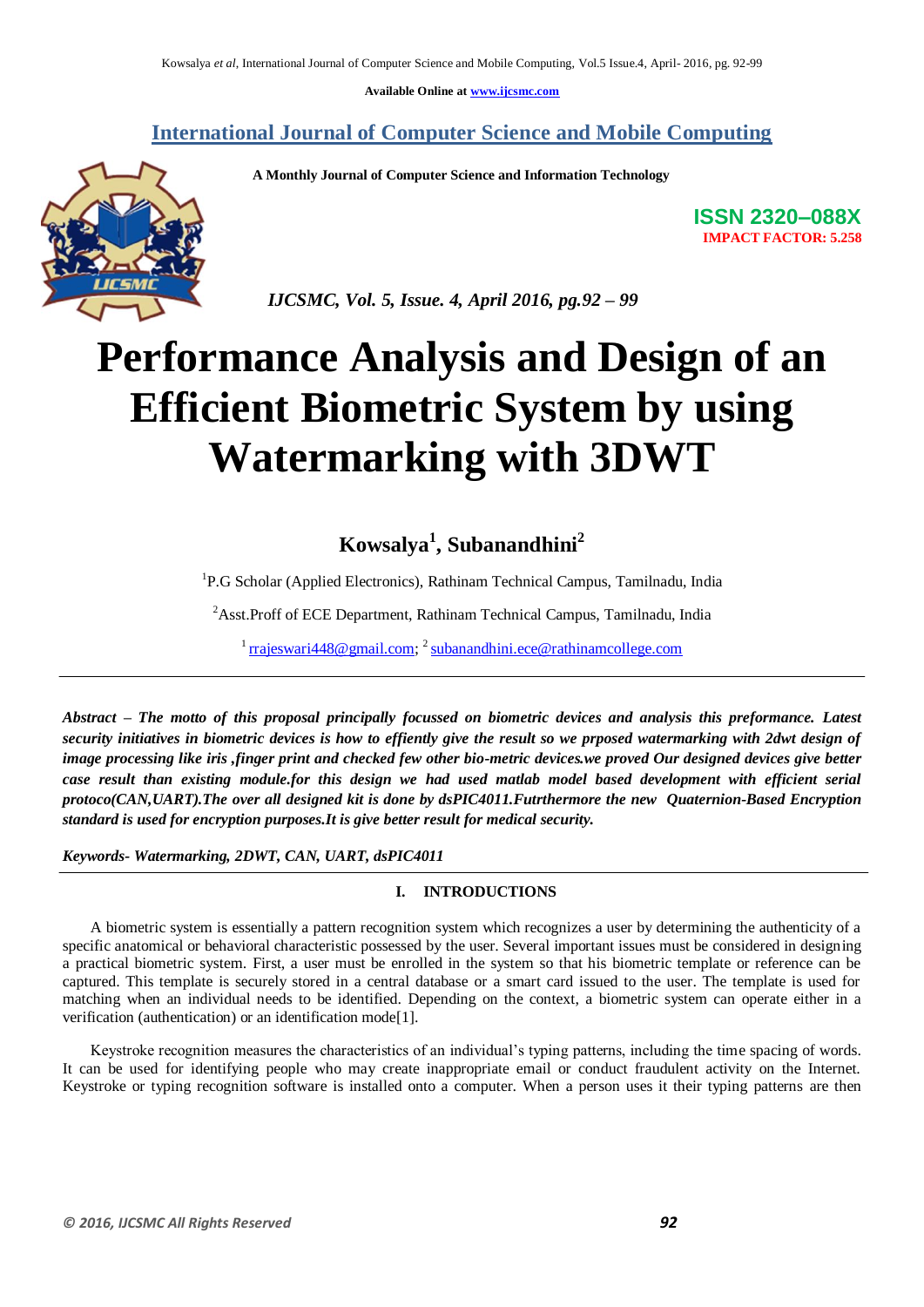measured. It effectiveness depends on an individual using the same keyboard as different types may create a variance in the keystroke pattern measured[2],[3].

Speaker identification and recognition is used to discover an unknown speaker's identity based on patterns of voice pitch and speech style. Behavioral patterns of a voice differ with every individual. In criminal investigations, a voice is compared to a database of voice model templates that were previously recorded. The success of the biostatistics voice data comparison varies since it is based on the availability of the voice recordings[4]. Fingerprint Identification or Recognition is the type of biometrics compares two fingerprints to determine identification. It analyzes the ridges and valleys patterns on the fingertip for differences. These fingerprint patterns include the arch, loop, and whorl. In biometric forensics, fingerprint identification is useful for narrowing down suspects. Some laptop computers utilize fingerprint biometrics for authorizations for such purposes as logging in and entering website passwords[5].

The method uses 3D analysis of the finger for tracking and identification purposes. An individual places their hand (palm down) onto a special plate. A camera takes a picture of it and analyzes the length, width, thickness and surface area of the hand. This recorded biostatistics information is then stored for future use. Companies have used this type of biometrics for attendance tracking and accessing secure entrances. Facial recognition uses algorithms to analyze features. These include the position/size/shape of the eyes, nose, cheekbones and jaw line. Initially, this process was known as 2D facial recognition[6],[1]. The 2D images were typically taken from security cameras that have integrated facial recognition technology. For the best results, face images needed to be looking directly at the camera with enough lighting. After analysis, they could be compared to other face images for identification purposes. 3D biometric facial recognition is the updated version of this identification process. Images are captured with a real-time 3D camera or by digitally scanning a 2D photo. Detailed information like the contour of the eye sockets, nose and cheekbones help make identification easier. The 3D method is also not affected by lighting issues. This improvement has benefited law enforcement and biometric forensics investigations.

From thes analysis we have to find out some problem which is explained by here. The duplicate copy of a digital media is as good as the original and hence the issue of Piracy and copyright protection is alarming. Illegal production and unauthorized distribution of digital media has become a high alarming problem in protecting the copyright of digital media. Digital watermarking has been proposed as one of the solution for the copyright protection and digital right management.

DWT is applied to provide more security in the watermarking process and there is no biometric is given as key. A watermark is designed for residing permanently in the original digital data even after repeated reproduction and circulation. An optimized watermarking embedding and extraction method is supposed to meet necessities of perceptual transparency, robustness to sustain signal processing attacks and also needs to be secure. Perceptual transparency means that the insertion of the digital watermark in the host image does not change the visibility of image.

Drawbacks of the Existing System

- The Existing System only used an image based approach.
- This system does not support the minutiae approach.
- This system also takes long time identification.
- This system result is not accurate.



#### **II. RELATED WORKS**

Fig. 1 General architecure of biometric system Design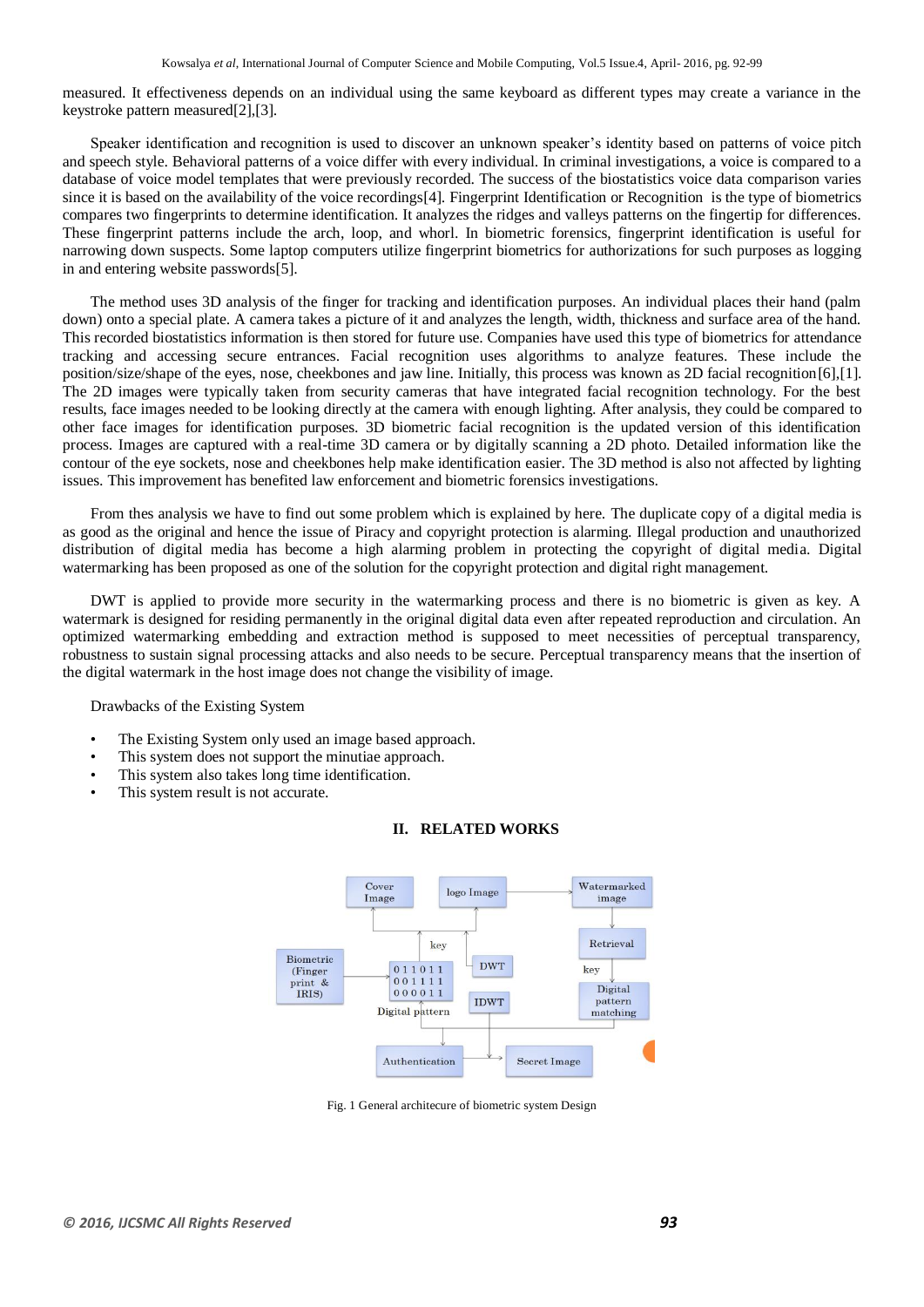In this we propose a method to improve safety at problem analysis of duplicate image. Here we use kalman filter to predict the persons in the level crossings. By using Gaussian mixture model the person is predicted in the entire process. In the proposed method foreground subtraction is used to identify the persons moving in the level crossings. And the moving persons are tracked in the process.

Implementation is the stage of the project when the theoretical design is turned out into a working system. Thus it can be the considered to be the most critical in achieving a successful new system and in giving the user, confidence that the new system will work and be effective. The implementation stage involves careful planning, investigation of the existing system and it's constraints on implementation, designing of methods to achieve changeover and evaluation of changeover methods

#### MODULE DESCRIPTION

The following are the modules of the project along with the way they are implemented and that is planned with respect to the proposed system, while overcoming existing system and also providing the support for the future enhancement system. There are totally five modules used in our project which is listed below. Each module has specific usage in the project and is description is given below followed by the list of modules.

- □ Finger Image/Preprocessing
- Ridge Indexing
- □ Selection/Binning Ridge
- **Minutiae Feature Extraction**
- $\Box$ Matching/ Recognition

#### **Finger Image/Preprocessing**

Before extracting the proposed ridge features we need to perform some preprocessing additional procedures for quality estimation and circular variance estimation. To estimate the ridge orientation and the ridge frequency is calculated. Gabor/Gaussian Filter is applied to enhance the image and obtain a skeleton zed ridge image. A robust preprocessing method to reduce the finger image enhancement errors.

#### Ridge Indexing

 Ridge indexing is known as ridge count, that the ridge count methods find the number of ridges that intersect the straight line between two minutiae in the spatial domain is counted. When the ridge-counting line is parallel to the ridge structures, the line may meet the same ridge at one point, at more than two points, or at no point, due to skin deformation. The ridge count (rc) is not always a positive number and the sign of the ridge count follows the sign of the vertical axis.

Object tracking is a very challenging task in the presence of variability Illumination condition, background motion, complex object shape, partial and full object occlusions. Here in this thesis, modification is done to overcome the problem of illumination variation and background clutter such as fake motion due to the leaves of the trees, water flowing, or flag waving in the wind. Sometimes object tracking involves tracking of a single interested object and that is done using normalized correlation coefficient and updating the template. On developing a framework to detect moving objects and generate reliable tracks from surveillance video. After setting up a basic system that can serve as a platform for further automatic tracking research, the question of variation in distances between the camera and the objects in different parts of the scene (object depth) in surveillance videos are takled.

A feedback-based solution to automatically learn the distance variation in static-camera video scenes is implemented based on object motion in different parts of the scene. It gives more focus towards the investigation of detection and tracking of objects in video surveillance. The surveillance system is the process of monitoring the behavior, activities or other changing information, usually people for the purpose of influencing, managing, directing, and protecting. Most of the surveillance system includes static camera and fixed background which vies a clue for the object detection in videos by background subtraction technique. In surveillance system three main important steps these are object detection, object tracking and recognition. Some challenges in video processing Video analysis, video segmentation, video compression, video indexing. In case of video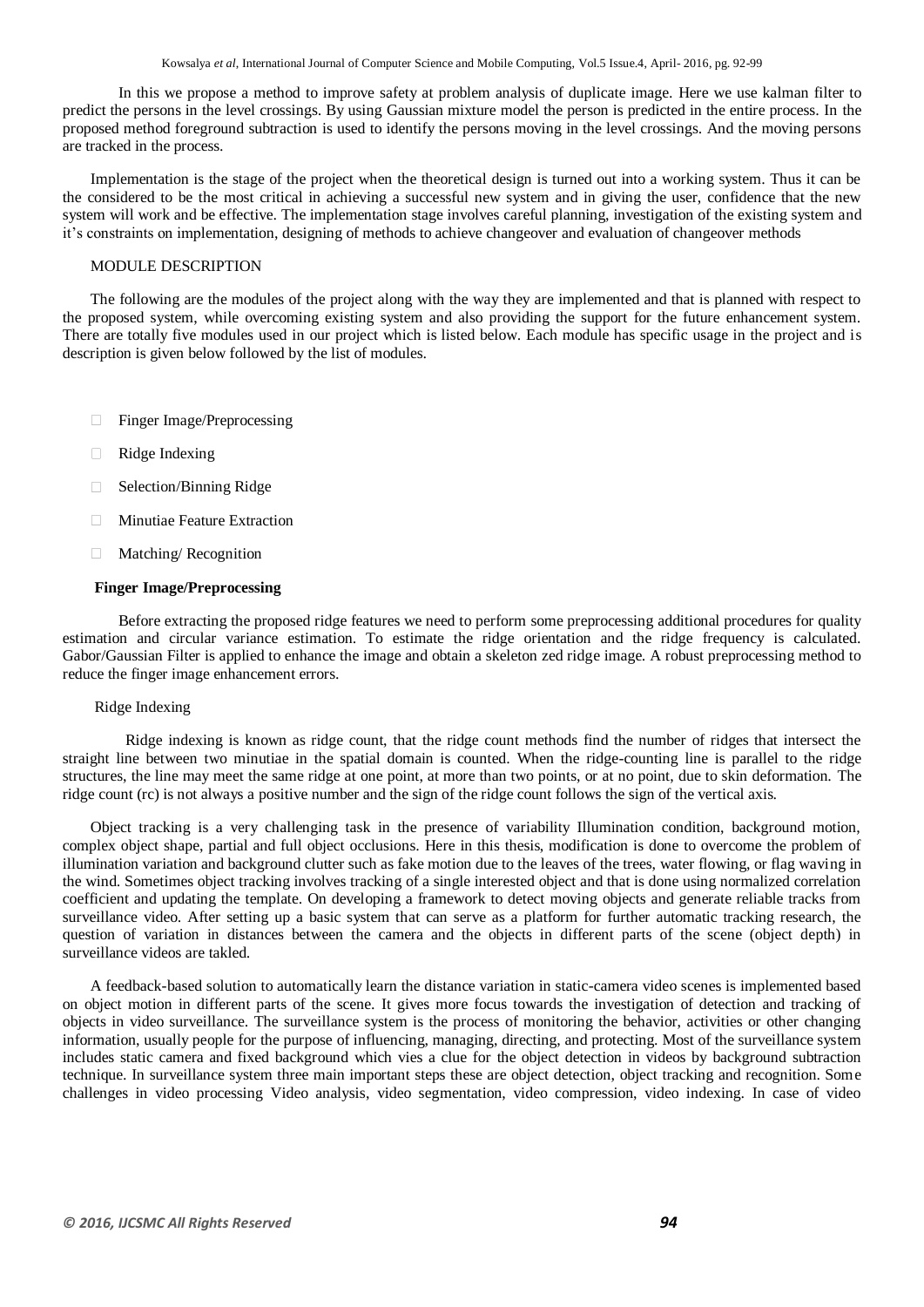analysis there are three key steps: detection of interesting moving object, tracking of such objects from frame to frame and analysis of objects tracks to recognize their behavior. Next it comes video segmentation it means separation of objects from the background.

It also consists of three important steps: object detection, object tracking and object recognition. In this work it is given more focus towards the investigation video analysis and video segmentation section. A typical automated single camera surveillance system usually consists of three main parts, which can be listed as moving object detection, object tracking and event recognition. In my problem it is to solve an automatic moving target detection and tracking details. The process of automatic tracking of objects begins with the identification of moving objects.



#### **III. FUNCTIONAL FORMULATION**

Fig. 2 functional diagram of proposed method design for model base development

For every initially matched pair, a breadth-first search (BFS) is performed to detect the matched ridge-based coordinate pairs. The ridge-based coordinate system is very similar to the K-plet structure. Initially match any pair of ridge-based coordinate systems extracted from the enrolled fingerprint image and the input fingerprint image using dynamic programming. Dynamic programming is applied to find the optimal solution in matching two string sequences in the enrolled and input ridgebased coordinates. The Ridge feature vector the three feature elements (ridge count, ridge length, and ridge curvature direction) are used to calculate the matching scores and the ridge type feature is used to check the validity of the candidate pairs.

In the orthogonal wavelet decomposition procedure, the generic step splits the approximation coefficients into two parts. After splitting we obtain a vector of approximation coefficients and a vector of detail coefficients, both at a coarser scale. The information lost between two successive approximations is captured in the detail coefficients. Then the next step consists of splitting the new approximation coefficient vector; successive details are never reanalyzed.In the corresponding wavelet packet situation, each detail coefficient vector is also decomposed into two parts using the same approach as in approximation vector splitting.

Capacity and robustness of the Information- Hiding system features. The Haar Wavelet Transform is the simplest of all wavelet transform. In this the low frequency wavelet coefficients are generated by averaging the two pixel values and high frequency coefficients that are generated by taking half of the difference of the same two pixels. The four bands obtained are LL, LH, HL, and HH which is shown in Fig 2. The LL band is called as approximation band, which consists of low frequency wavelet coefficients, and contains significant part of the spatial domain image. The other bands are called as detail bands which consist of high frequency coefficients and contain the edge details of the spatial domain image. Integer wavelet transform can be obtained through lifting scheme. Lifting scheme is a technique to convert DWT coefficients to Integer coefficients without losing information.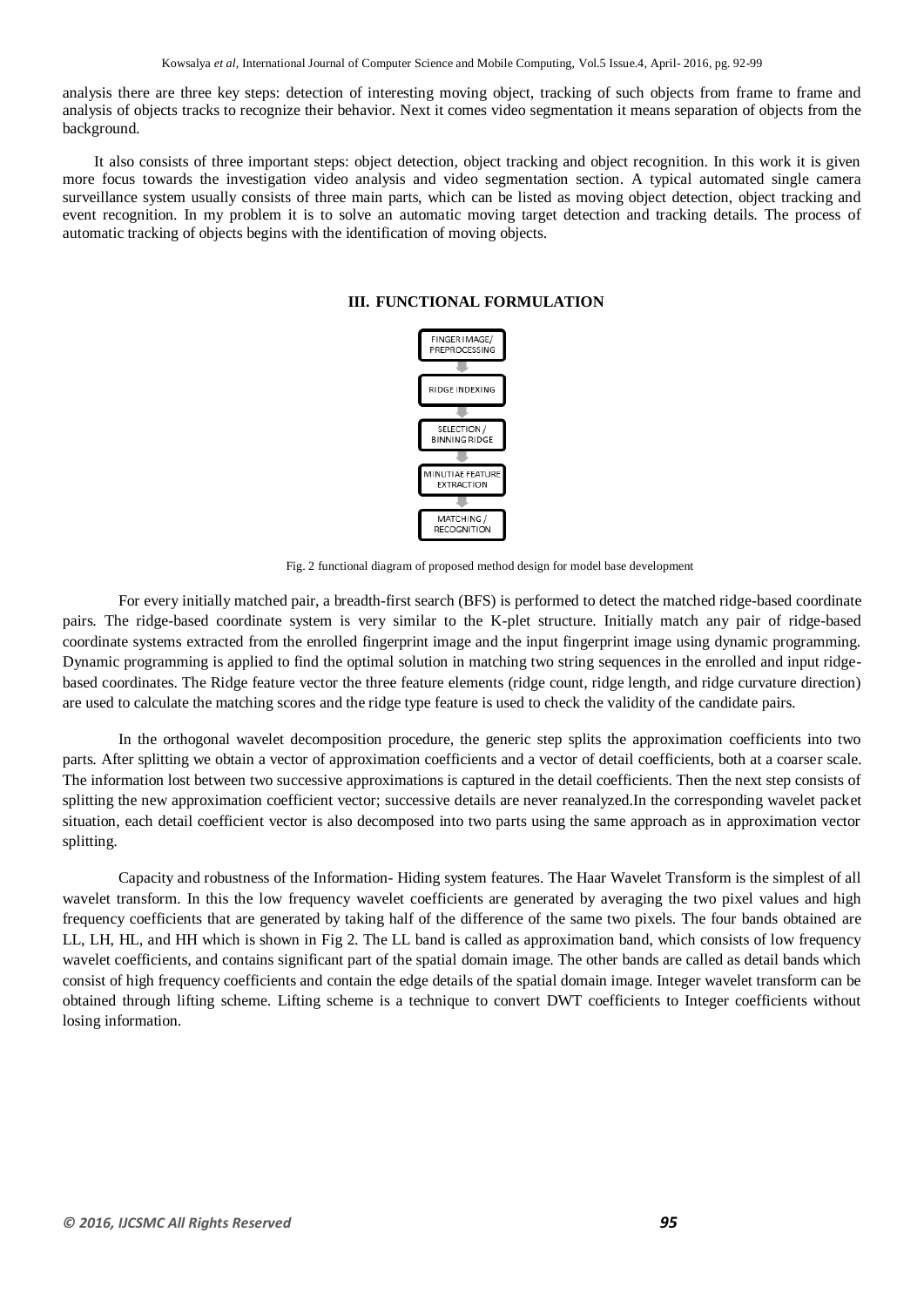Kowsalya *et al*, International Journal of Computer Science and Mobile Computing, Vol.5 Issue.4, April- 2016, pg. 92-99



Fig. 3 functional diagram of an Enhanced stucture of secure medical transactions

Step 1. Column wise processing to get H and L Where Co and Ce is odd column and even column wise pixels value.

Step 2. Row wise processing to get LL, LH, HL and HH, Separate odd and even rows of H and L.

Hodd – odd row of H,

Lodd – odd row of L,

Heven – even row of H,

Leven – even row of L.

#### DETAILED DESIGN

Pseudo Code Description

Finger Image/Preprocessing

Step 1: Enter the username and location.

Step 2: Scan the fingerprint image.

Step 3: If the fingerprint image is good quality then save the image.

Step 4: If the fingerprint image is not good quality then improve the quality.

Ridge Indexing

Step 1: The ridge count method counts the number of ridges.

Step 2: The ridge count is not always a positive number.

Step 3: The sign of the ridge count follows the sign of the vertical axis.

Selection/Binning Ridge

Step 1: Ridge length (rl) is the distance on the horizontal axis.

Step 2: The absolute differences of rl elements are mostly less than 16 pixels.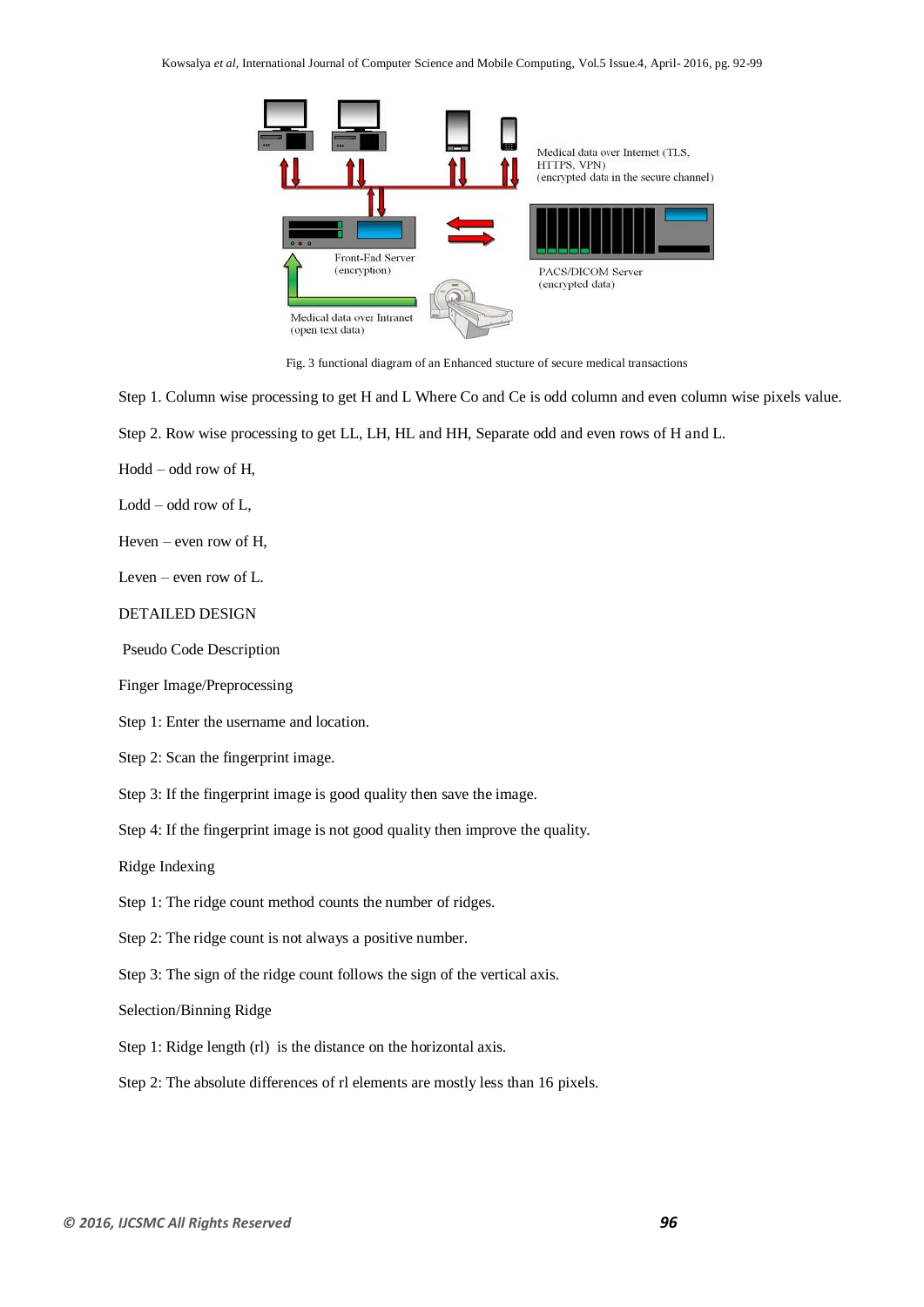Step 3: The threshold of the ridge length feature is set.

Minutiae Feature Extraction

Step 1: Determine the ridge type.

Step 2: If minutiae is end point there is only one ridge belonging to the minutiae.

Step 3: If minutiae is bifurcation there is three ridges connected to minutiae.

Matching/Recognition

Step 1: BFS is performed to detect the matched ridge-based coordinate pairs.

Step 2: Ridge type feature is used to check the validity of the candidate pairs.

#### **IV. EXPERIMENTAL RESULT**

The designed result is dicussed below. An image acquisition device can be a video camera, which is used for capturing images. The image captured either with the help of digital or analogue cameras can be used as the input. Most importantly, these cameras should be capable of delivering images at different resolutions.

Digital cameras like CCD or CMOS sensor are those which have the direct connection with the PC using USB port. Meanwhile, analogue cameras require a grabbing card for connecting with PC. In MATLAB, Augmented Reality is currently used for capturing the live video streams of the real world. It is directly interfaced with the PC (Image Processor), and MATLAB uses inbuilt software called adaptors for accessing or communicating with this device.

> *if isempty(obj1)*  $obj1 = serial('COM1');$ *else fclose(obj1);*  $obj1 = obj1(1);$ *pic1=P; pic2=stegoimage\_final; e=0; [m n]=size(pic1); for i=1:m for j=1:n e=e+double((pic1(i,j)-pic2(i,j))^2); end end mse=e/(m\*n); disp('MSE is: ') disp(mse) %psnr m=max(max(pic1)); psnr=10\*log10((double(m)^2)/mse);*

*disp('PSNR is: ') disp(psnr)* 

The experimental algorithm for microcontroller design is explaine above. Testing is a set of activities that can be planned in advance and conducted systematically. For this reason a template for software testing, a set of steps into which we can place specific test case design techniques and testing methods should be defined for software process. Testing often accounts for more effort than any other software engineering activity. If it is conducted haphazardly, time is wasted, unnecessary effort is expanded, and even worse, errors sneak through undetected. It would therefore seem reasonable to establish a systematic strategy for testing software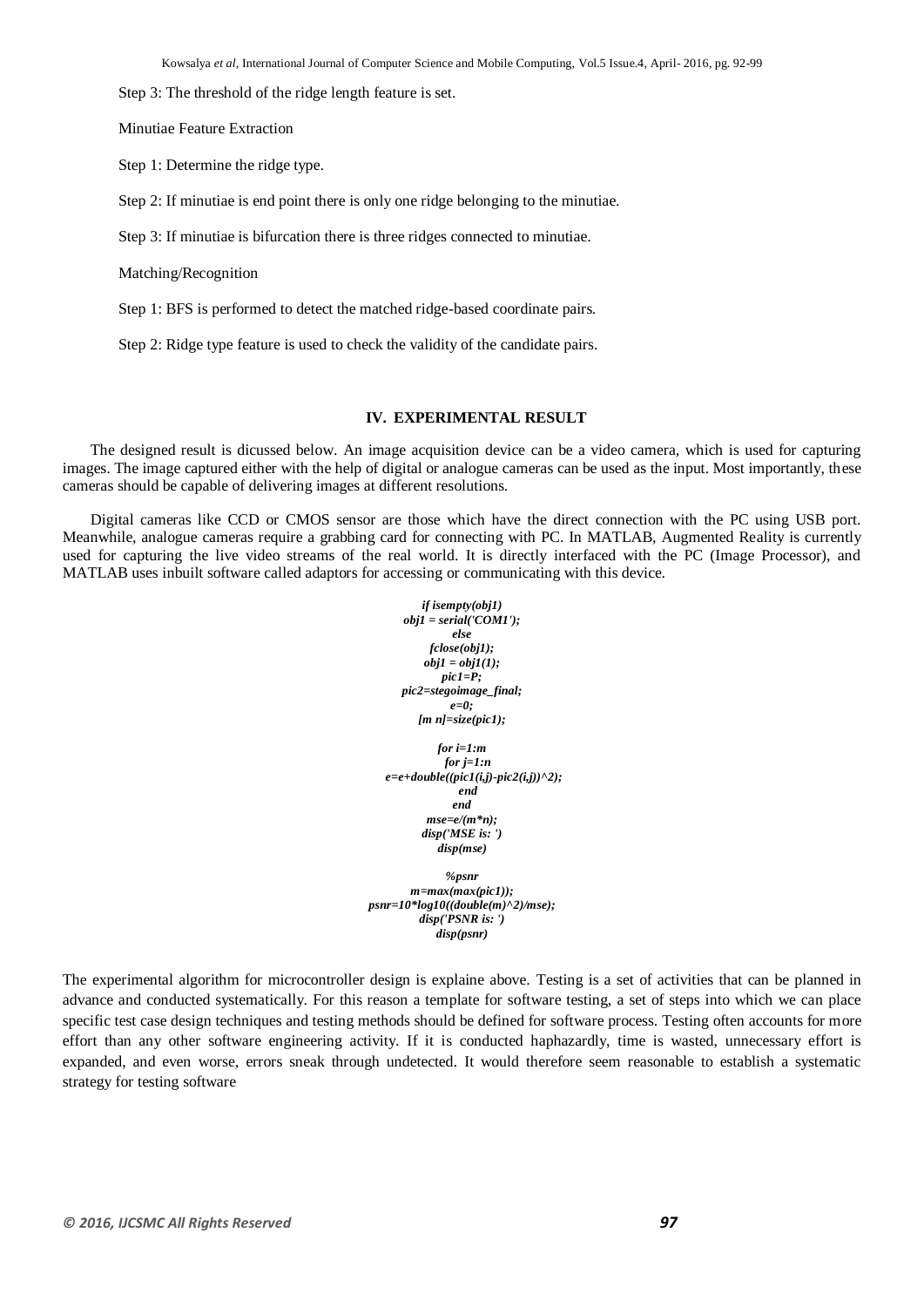

Figure 4 experimental result from model based devlopment

In these result we had successfully shows the multi level security from finger print  $\&$  IRIS ridge features and minutiae for fingerprint matching algorithm. The ridge features consists of ridge count, ridge length, ridge curvature direction, and ridge type.BFS technique is used to detect the matched pairs. The experimental results show that the proposed method is very accurate in matching the fingerprint when compared to the existing method which is a image based approach.

#### **V. CONCLUSION**

The proposed design not only focuss the new design as well as analysis existing design and furthermore encryptions standar also added for medical image secure transmission. Finally, the apply function operation manipulates the channels used by an image. Unlike the modify and combine operations, it edits the channels themselves, not their values. Among the functions this operation performs is adding a channel, removing a channel, and replacing a channel. In terms of our image definition, it affects the values of the c variables in the tuples.we showed better reslut because of we had used 3 level dwt for detections purpose.From another end of Embedded design we used high speed as well as secure seriel protocol.

#### **REFERENCES**

[1] NEMA, Rosslyn "a fingerprint verification system based on triangular matching and dynamic time warping.

[2] M. Dzwonkowski and R. Rykaczewski, "Quaternion encryption method for image and video transmission," Telec Telecommun. Rev. + Telecommun. News, vol. 8, no. 9, pp. 1216–1220, 2013.

[3] Y. Dai and X. Wang, "Medical image encryption based on a composition of logistic maps and Chebyshev maps," in Proc. IEEE Int. Conf. Inf. Autom., Shenyang, China, Jun. 2012, pp. 210–214.

[4] L. Khoudour, M. Ghazel, F. Boukour, M. Heddebaut, and M. El-Koursi,"Towards safer level crossings: Existing recommendations, new applicable technologies and a proposed simulation model," Eur. Transp. Res.Rev., vol. 1, no. 1, pp. 35– 45, Mar. 2009.

[5] Y. Ou, C. Sur, and K. H. Rhee, "Region-based selective encryption for medical imaging," in Proc. 1st Annu. Int. Conf. Front. Algorithmics, 2007, pp. 62–73

[6] R. Goldman, An Integrated Introduction to Computer Graphics and Geometric Modeling. New York, NY, USA: CRC Press, 2009.

[7] B. Czaplewski, M. Dzwonkowski, and R. Rykaczewski, "Digital fingerprinting based on quaternion encryption for image transmission,"Telecommun. Rev. + Telecommun. News, vol. 8, no. 9, pp. 792–798,2013.